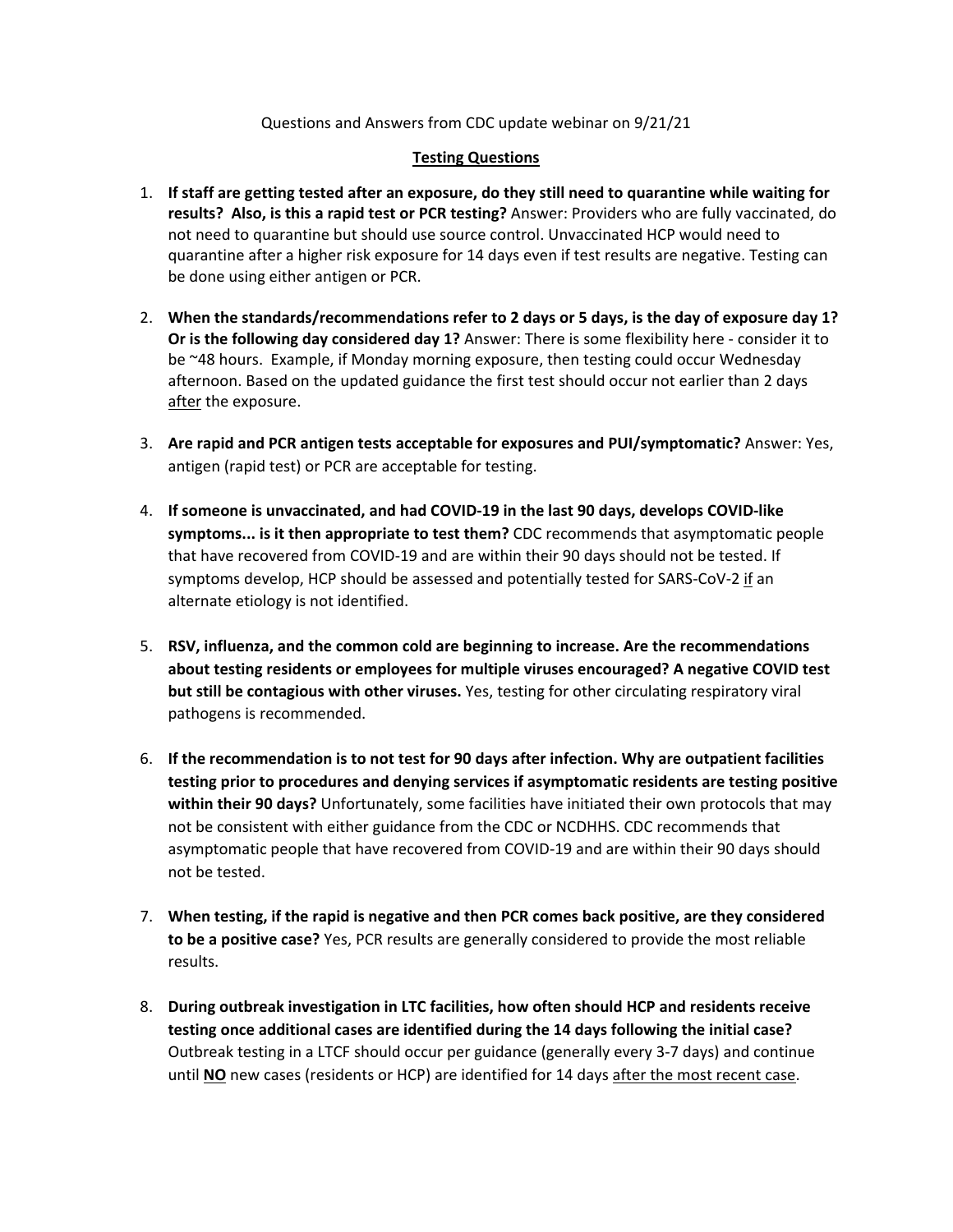9. **We frequently get false positive routine test back on staff and residents. Can we test two PCR test 24 hours apart, and if negative the staff can return to work and/or end isolation?** If you believe you are consistently receiving false positive test results, DPH would like to be made aware. If an asymptomatic person tests antigen positive, a PCR test can be conducted. However, if the results are discordant (e.g., antigen positive and PCR negative) and the facility is in an outbreak OR the person is a close contact, then HCP could return to work per risk assessment. For those HCP either exposed or ill with COVID-19, criteria to shorten duration of quarantine or isolation can be found here: [Science Brief: Options to Reduce Quarantine for](https://www.cdc.gov/coronavirus/2019-ncov/science/science-briefs/scientific-brief-options-to-reduce-quarantine.html)  [Contacts of Persons with SARS-CoV-2 Infection Using Symptom Monitoring and Diagnostic](https://www.cdc.gov/coronavirus/2019-ncov/science/science-briefs/scientific-brief-options-to-reduce-quarantine.html)  [Testing | CDC;](https://www.cdc.gov/coronavirus/2019-ncov/science/science-briefs/scientific-brief-options-to-reduce-quarantine.html) in brief, quarantine can end after 10 days and isolation after 7 using the strategies provided in the Science Brief.

# **Personal Protection Equipment Questions**

- 10. **When staff are fully vaccinated, do they need to wear eye protection/face shield with patient encounters?** Yes, use of personal protective equipment (PPE) recommendations are not based on the vaccination status of the HCP.
- 11. **To be clear, you are saying eye protection must be worn even for vaccinated and asymptomatic all care, correct?** If the facility is located in a community with substantial to high transmission CDC recommends universal use of eye protection for all HCP, regardless of vaccination status, for all patient/resident encounters.
- 12. **Does the eye protection guidance apply regardless of no active, no suspected COVID cases in a LTCF?** Yes, the recommendation is made based on the level of transmission within the community, which can be found on the [CDC COVID data tracker.](https://covid.cdc.gov/covid-data-tracker/#datatracker-home)
- 13. **Is the eye protection necessary only for LTC or any healthcare facility where you come in contact with patients?** If the facility is located in a [community with substantial to high](https://covid.cdc.gov/covid-data-tracker/#datatracker-home)  [transmission](https://covid.cdc.gov/covid-data-tracker/#datatracker-home) CDC recommends universal use of eye protection for all HCP for all patient/resident encounters. Staff that do not have patient/resident encounters would not be included in universal use of eye protection.
- 14. **Would you recommend wearing N95 in a facility having an outbreak but you are assigned to a hallway that does not have (+) COVID patient?** CDC does list a NIOSH-approved N95 or equivalent or higher-level respirator first in their options for source control and as we know it does provide a higher level of respiratory protection. Facilities should consider the availability of the N95s to ensure supply is adequate.
- 15. **If you are wearing a face shield, do you have to change the facemask in between residents?** When used solely for source control facemasks can be worn for an entire shift unless they become soiled, damaged, or hard to breathe through, they would not need to be changed between residents. Ideally, they should be discarded when removed (at lunch for example) and a new mask donned.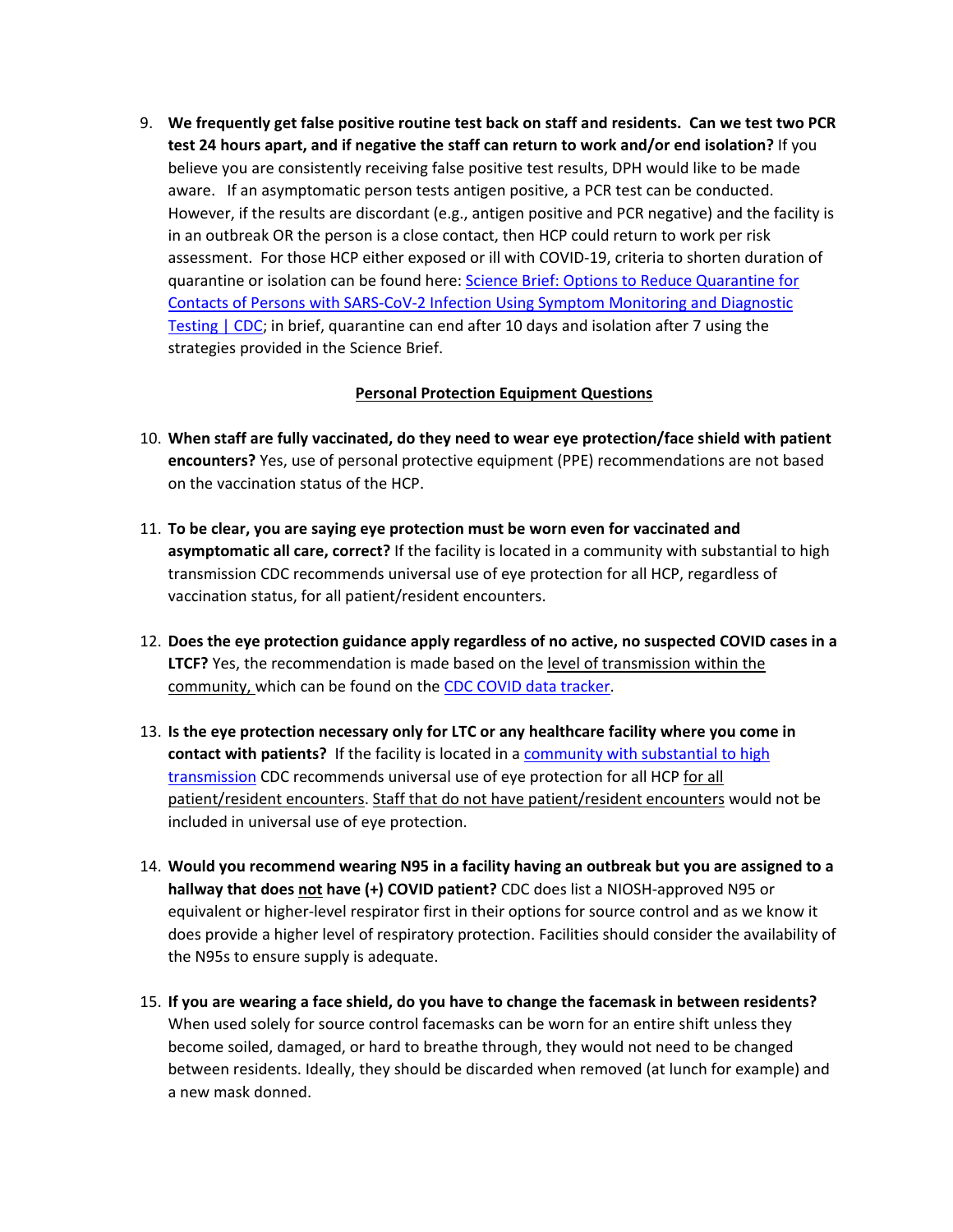- 16. **Are our staff who wear PAPRs required to wear a procedure mask inside the PAPR?** Facilities should consult with the PAPR vendor and if documentation can be obtained that the PAPR also provides source control, staff would not need to wear a procedure mask. If the PAPR does not provide source control, staff should also wear a face mask.
- 17. **Regarding eye protection: Some staff have purchased accessories that fit on the sides of their personal glasses - these do not cover the top and bottom of the glasses. Would these be acceptable or should eye protection protect the eye from all areas? What type of goggles would be acceptable?** Eye glasses are not acceptable forms of eye protection. The best form of eye protection covers the mucous membranes around the eyes.
- 18. **If a facility is unable to get fit tested can they still use N95s right now?** OSHA requires that HCP providing care for suspected and/or confirmed COVID-19 positive persons wear a NIOSH approved respirator in accordance with the OSHA respiratory protection standard which does require a medical evaluation and fit testing. N95s can be worn for source control without a medical evaluation and/or fit testing, however training does have to be provided.
- 19. **In outpatient facilities, what about check in people wearing eye protection?** It would be recommended in counties where there is substantial to high transmission since they would be having patient encounters.
- 20. **Do you need head covers and shoe covers for COVID-19 individuals?** No, shoe and head covers are not included in the PPE recommendations.
- 21. **Is there a certain number of uses that an N95 mask can be used before being discarded when using the extended use and limited re-use?** Generally, the CDC recommends that N95s that are worn as PPE (versus source control) be discarded at time of removal.

There are a couple of exceptions:

- Facilities can consider implementing extended use for healthcare personnel who are sequentially caring for a large volume of patient with suspected or confirmed SARS-CoV-2, cohorted on a COVID-19-unit, quarantine unit or in LTCFs units impacted by an outbreak.
- In their **crisis capacity** (when the supply is not able to meet the facilities current or anticipated need and the facility has made every effort to obtain more) CDC does include an option for limited re-use. If limited re-use is necessary due to supply CDC recommends consulting with the manufacturer regarding the maximum number of donning or uses, they recommend for each N95 model. If there is no manufacturer guidance data suggest limiting the number of reuses to no more than five. For example, if the HCP wore an N95 to care for a patient, removes when exiting the room and later returns to care for the patient, puts on the same N95, this would count as two donnings.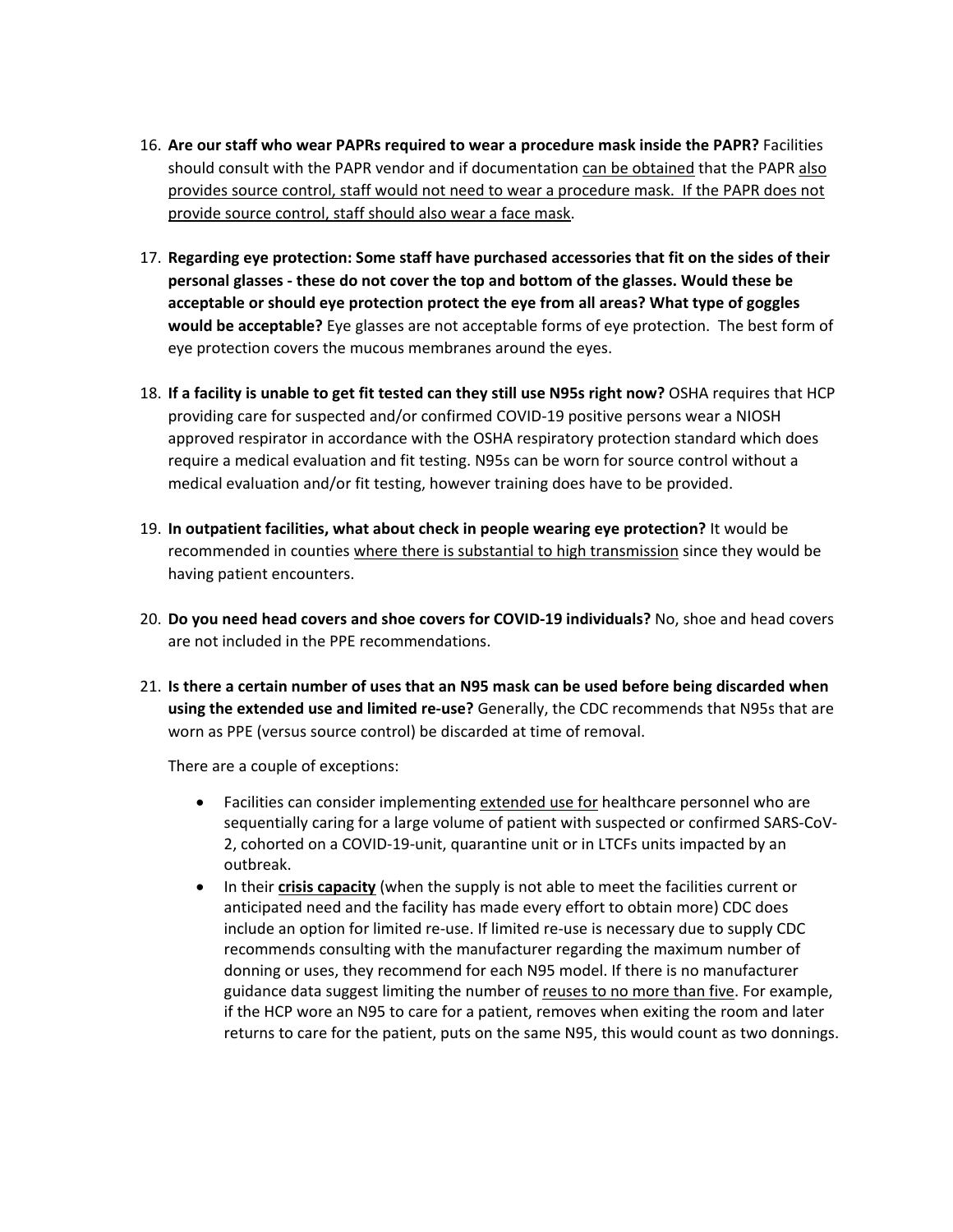22. **Where can you order more N-95s? They have tried ordering using the link for order supply but no response for a few days now.** The DHHS link to request PPE is[: Requesting PPE | NC COVID-](https://covid19.ncdhhs.gov/information/health-care/requesting-ppe)[19 \(ncdhhs.gov\).](https://covid19.ncdhhs.gov/information/health-care/requesting-ppe)

### **Exposure/Quarantine Questions**

- 23. **If a fully vaccinated patient is living with a family member who is COVID (+) is the last day of the fully vaccinated patient's exposure considered to be the last day of their family member's quarantine?** Yes, if there is close contact with the positive family member throughout the isolation period.
- 24. **When exposure occurs in long term care, testing is to be completed immediately but no EARLIER OR LATER than 2 days?** According to the updated guidance the first test should be done immediately but no earlier than 2 days after the exposure. If the exposure happened on Monday ideally the test would be collected on Thursday (2 days after the exposure).
- 25. **If an unvaccinated HCP is not at work because they are quarantining at home after an exposure outside of the facility, why would we need them to come to the facility to have a test done twice during their quarantine? Wouldn't it be better for them to stay away from the facility? Or should we ask they get tested on day 2 and 5-7 someplace outside the facility?** If the HCP is not working during this time, they would not need to be tested as a part of the facility outbreak testing. However, CDC does recommend that individuals with higher risk exposure are tested according to testing guidance.
- 26. **I work in a dental office and some of our staff members are not vaccinated. When one of our fully vaccinated employee has been exposed to COVID-19 and tested positive, does this COVID-19 positive employee need to quarantine if they have symptoms? And what if they have no symptoms?** All persons that are confirmed to be positive, regardless of vaccination status, should be excluded from work and isolate until return to work criteria are met. This includes both symptomatic and asymptomatic positive cases.
- 27. **How do we handle employers or school systems that require a negative COVID-19 test before an employee or student can return to work or school after testing positive and completing their 10 days home, since they may test positive up 90 days after infection?** CDC does not recommend a test-based strategy to determine when isolation is discontinued for COVID-19 confirmed positive person. Testing can be considered for persons who are severely immunocompromised in consultation with infectious disease experts.
- 28. **If you are fully vaccinated... you do not need to quarantine? I thought you could still spread to unvaccinated individuals?** Based on current guidelines, if you are fully vaccinated and asymptomatic you do not need to quarantine after an exposure. You do need to be tested and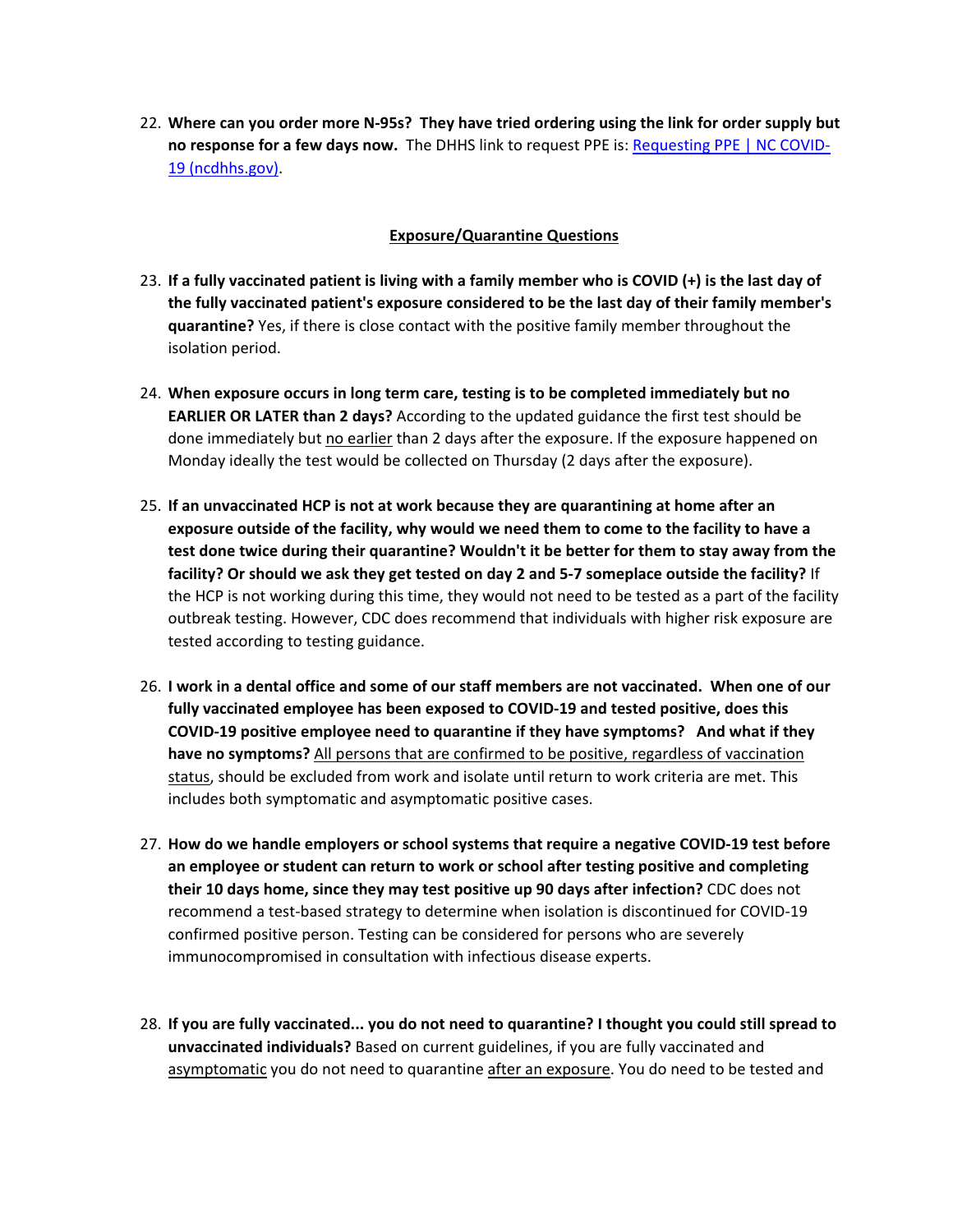use source control and adhere to other infection prevention practices. Confirmed positive persons regardless of vaccination status need to be on isolation precautions.

- 29. **If employee has an exposure and symptoms but their test(s) are negative, do we treat them as if they are positive and keep them from work or allow them to return?** Unvaccinated HCP with a known exposure should be excluded from work for 14 days even if test results are negative.
- 30. **If a long term care employee suspects exposure and we are testing two days after suspected exposure, is work restriction necessary for the two days before testing?** If the employee is vaccinated and asymptomatic, they do not need to be restricted from work during the testing process. If the employee is not vaccinated and has a higher risk exposure they should be excluded from work for 14 days regardless of test results.
- 31. **The CMS guidelines for LTCFs indicate when one case is identified all staff and residents be tested "immediately" and every 3-7 days. They should wait until 2 days after the exposure to**  test? CMS revised their QSO-20-38-NH on September 10<sup>th</sup> and reference CDC guidance "Interim Infection Prevention and Control Recommendations to Prevent SARS-CoV-2 Spread in Nursing Homes" for further information on contact tracing, broad based testing and testing frequency.
- 32. **Can you please address resident exposure risk to pre-symptomatic/asymptomatic HCP who are wearing an N-95 when caring for the resident?** Anyone who had prolonged close contact should be considered potentially exposed. The use of a facemask, especially an N95 by the provider help to reduce the risk of transmission but may not eliminate it.

# **Vaccination specific questions**

33. **Are we supposed to provide the proof of full vaccination? I am finding people are saying yes when they are actually not. Are we allowed to ask for the Proof?** According to the OSHA ETS facilities that allow **HCP** exemptions based on the person being fully vaccinated (i.e., physical distancing), should have a process in place to confirm HCP vaccination status. This can be done by asking to see a record of the vaccination (CDC card for example), keeping a log of vaccination(s) if given by the facility or an attestation by the HCP.

### **Resident care questions**

- 34. **Could you review the situation where all unvaccinated residents must stay in their rooms?** Based on the updated guidance when a LTCF conducts broad based outbreak testing (facility wide or unit wide), all unvaccinated residents in those areas should be restricted to their rooms and cared for by staff using full PPE until no new cases are identified for 14 days.
- 35. **During outbreak testing if resident is fully vaccinated, they do not have to quarantine in their room and they do not have to get tested if they're asymptomatic and staff do not have to wear PPE while in contact with them?** Based on the updated guidance when a LTCF conducts